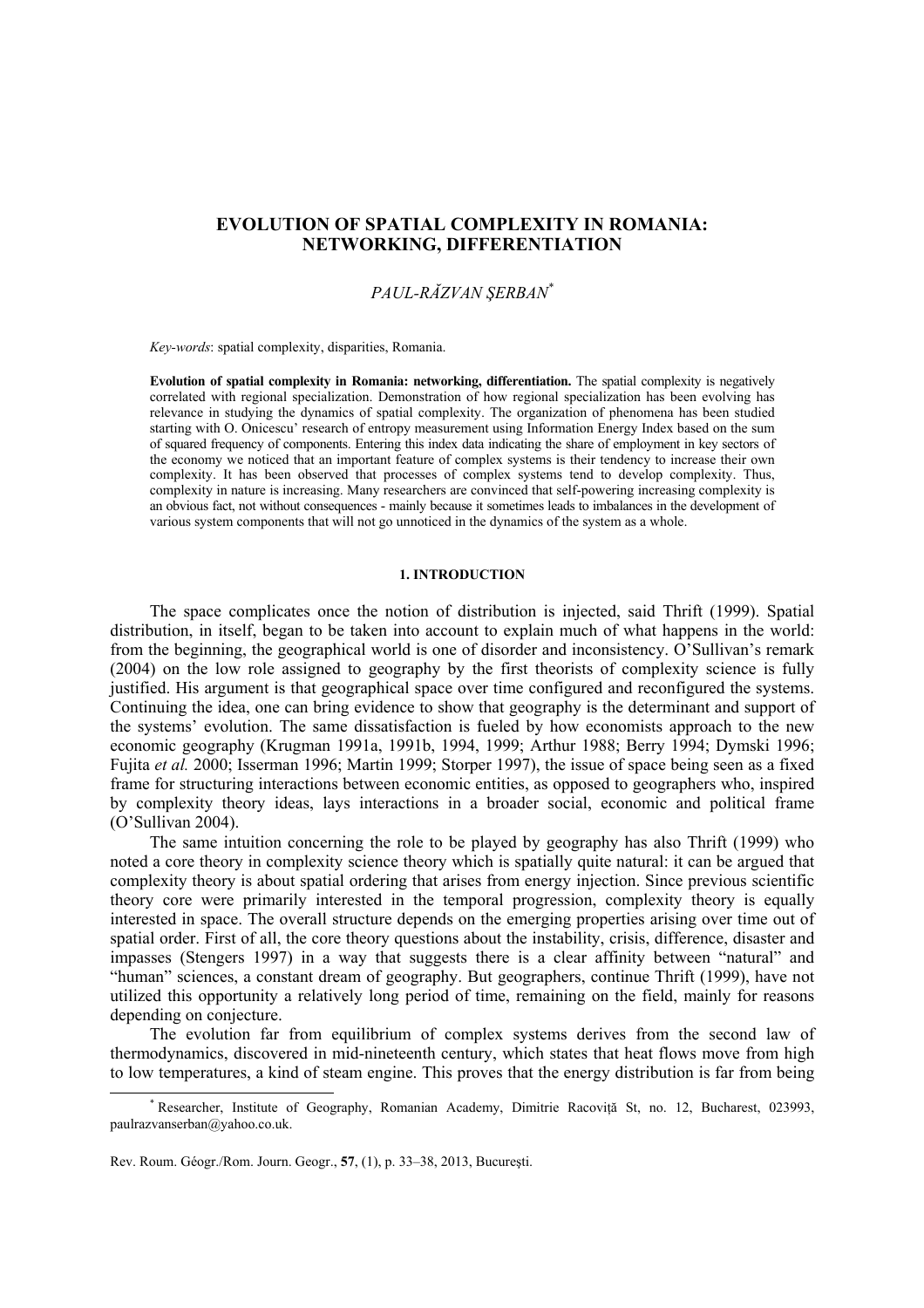| 34 | . DZL<br>. |  |
|----|------------|--|
|    |            |  |

in equilibrium and that the thermodynamic force acting spontaneously and minimizing potential or maximizing entropy, makes time to be considered irreversible. Entropy clarifies the order and disorder occurring in complex systems evolution due to the "uncertainty information" (Shannon, Weaver 1949).

#### **2. MATERIALS AND METHODS**

Complexity theorists Prigogine and Stengers (1984), Rössler (1986) and Casti (1994) Gell-Mann (1995), believe that understanding, knowledge interiorization using a mental model of the system depends on each observer, on whether he/she has a privileged relationship with the object observed, complexity is not an intrinsic property of an independent reality but is, at least partially, a feature of knowledge, a feature attributed by the observer.

To bring objectivity to our research, we used here a data set on employment in the main sectors of the economy at regional level NUTS III, spatial complexity being negatively correlated with regional specialization. Demonstrating how regional specialization evolving has relevance in studying the dynamics of spatial complexity.

The degree of organization of these phenomena has been studied by Octav Onicescu (1966), who changed Shannon's index (Shannon, Weaver 1949) for the measurement of entropy into Information Energy Index which can be summarized as the sum of the squared frequency of components.

In the Information Energy Index (IEI) formula by Onicescu we entered data on sectoral employment for two reference years: 1997 and 2002.

> $IEI = \Sigma I_i^2$ <sup>n</sup>

where

 $i=1$ 

 $I_{i,j=1,2...n}$  represent the proportion of active population occupied in each main activity sector.

## **3. RESULTS AND DISCUSSION**

The Information Energy Index was mapped for the analysis of spatial distribution in the years 1997 and 2002 and the evolutions recorded during the interval mentioned above.



Fig. 1 – Information Energy Index, 1997. Fig. 2 – Information Energy Index, 2002.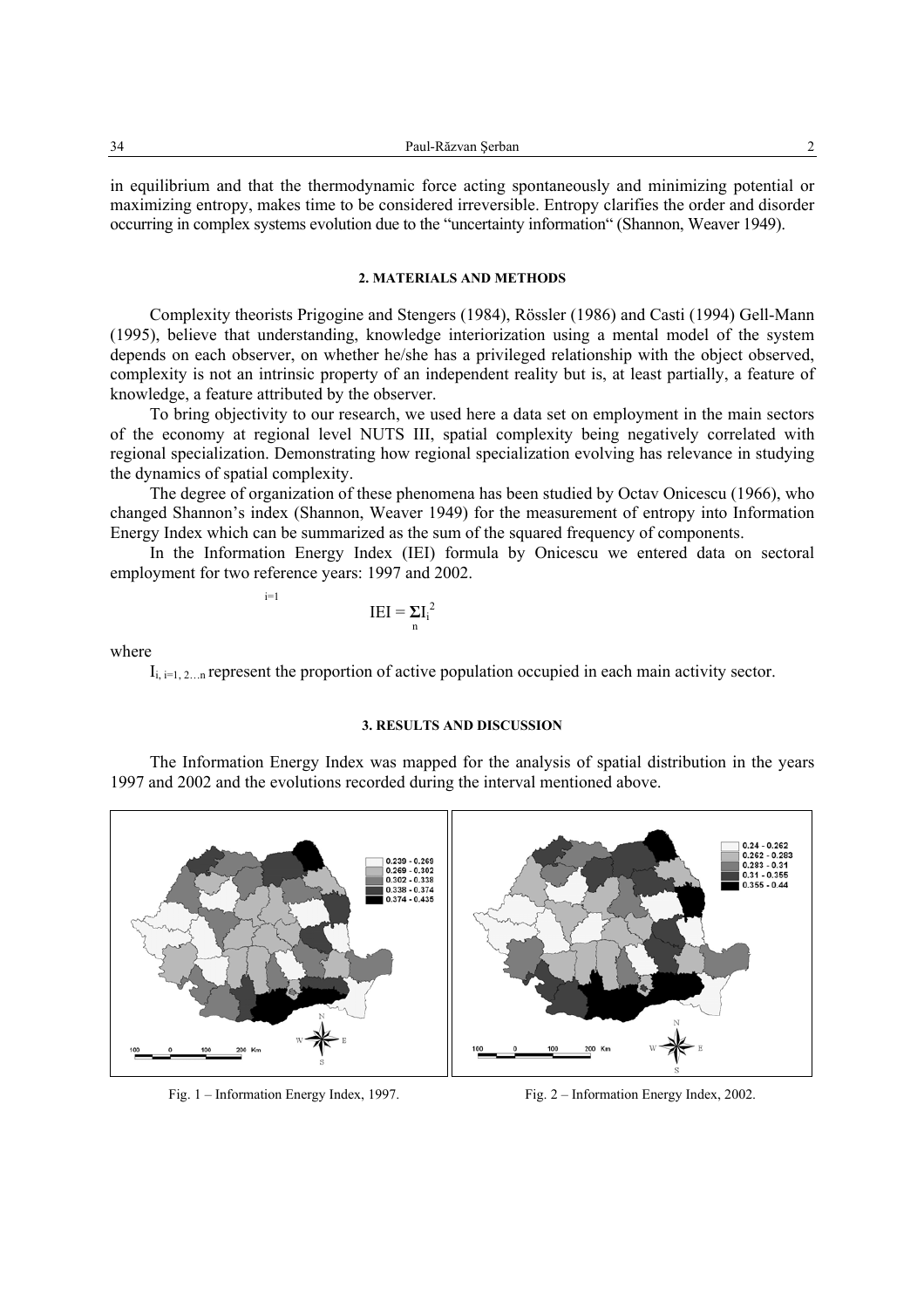

Fig. 3 – Evolution of Information Energy Index, 1997–2002.

High values of the Information Energy Index are translated into reduced spatial complexity due to the large share of employment in one of the branches of the economy and hence the concentration of economic activities in that branch. The highest values of the Information Energy Index were gathered in the south and northeast of the country where the share of employment in agriculture and industry is about 60% and 15%, respectively while low values are specific to counties in the western part of Romania, where the share of the population employed in agriculture and industry is about 30% and 25–35%, respectively.

The positive trends in the Information Energy Index from the 1997–2002 period meant a specialization of economic activities, namely the reduction of employment in some economic activities and its redistribution to other dominant economic activities. For example, in the Vaslui, Giurgiu, and Mehedinti counties, which were characterized by augmented Information Energy Index, increased the share of the dominant economic branch - agriculture or the next branch in importance – the services sector. Decreases were recorded in the share of employment in the industry and construction sectors. In two-thirds of the counties of Romania, the evolution of the Information Energy Index was negative, leading to a diversification of economic activities by increasing employment in activities such as trade and other services and decreasing the share of employment in agriculture and industry – the dominant economic activities.

These changes are aimed primarily at the rural space. As noted by Rusu (2009), the rural space is more complex than we used to think, considering it to be dominated by agriculture. Actually, countryside dynamics is entailed, also, in the evolution of other economic functions. According to Rusu (2009), in the transition period the main source of partial failure that had some rural areas - the illusion of mono-functionality and transition strategies focused solely on agriculture.

Rural economies based on non-agricultural activities are the sign of a counter-urbanization phenomenon. Its causes are in the links between center and periphery. The relationship between the urban center and its area of influence depends primarily on urbanization level and economic development, generally (Popescu 2011). On the other hand, when we analyze the relations between the rural and the urban areas one must start from economic specialization, which is the main source of stimulation for these relations through the complementarities and functional dependencies they create (Popescu 2011).

Fixed links between urban and rural areas are due to lack of forces of the city required to bring important changes, urban influence being visible in a limited space. This occurs in the case of small and medium towns in Romania, leaving room for unpolarized areas among which are disadvantaged areas. The city provides a range of services for the rural area (commercial, educational, medical, cultural) and jobs (Stoica *et al.* 2011).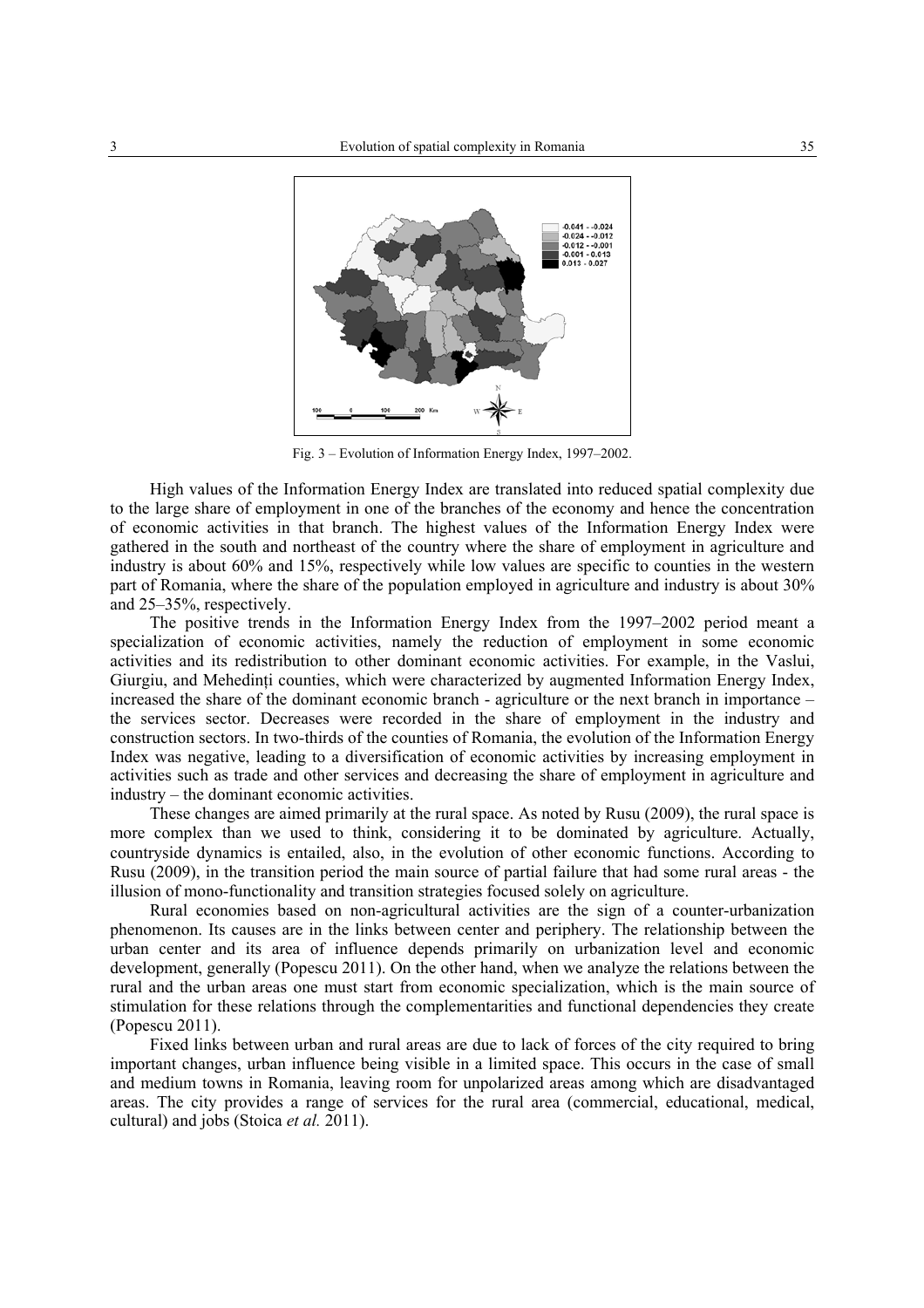As Tacoli (1998) pointed out (quoted in Stoica *et al.* 2011) spatial development policies that have attempted to integrate rural and urban dimensions have often failed because they were based on incorrect generalizations of relations between the two.

One of the reasons for not accepting the period of collectivization in the communist era and, at the same time, eulogy of the decollectivization process that followed the 1989 revolution is the theory of "reversible history" which claims that spatial, economic and social structures affected by communism muster the pre-war positions (Rusu 2009). Béatrice von Hirschhaussen (1997) is one of the supporters of this theory, saying: "More than in neighboring countries, Romanian decollectivization was interpreted as a return, validating the belief in the reversibility of history and making collectivization episode appear as aberrant phase that can be removed from history" (quoted in Rusu 2009). We believe that the evolution of the socio-economic system is dependent on initial conditions and this is one of the examples when deviations occur in a particular evolution trend which is corrected by means of the self-organizing system that learns and adapts.

Complex spatial socio-economic systems are in a continuous transformation, the effects of many small independent shocks in different sectors of the economy are not canceled as a whole, due to lack of the kind of shock linear aggregation needed for the law of large numbers application. Conventional reasoning fails as a result of strong localized significant nonlinear interactions between different parts of the economy argue Bak, Chen, Scheinkman & Woodford (1993). The type of macroscopic instability that may result has been studied in various contexts earlier as "self-organizing criticality".

The self-organizing internal structure determines the response of the socio-economic component interacting with the environment and the fact that the internal organization is robust to external changes (requiring a certain intensity of external stimuli to change the internal structure) gives a different response from that of linear determinism as said Şerban, Ianoş 2012.

Creating a mental system of reality on which to expand the economic potential of a territory through positive feedback loops that feeds complexity dynamics is what is intended by decisionmakers either at political or economic level. But things are not so. The increasing spatial complexity has also negative effects that are related to the state of environment that is heavily transformed by human pressure. The woods are converted into crop land or agricultural land are being used for industrial or residential construction. The primary state of the environment, the resources that it entails have been equated with the term eco-energy (Ianoş *et al.* 2011).

### **The divergence between the stock of eco-energy and the degree of connectivity**

As pointed by Ianoş (2000) and then by Braghină *et al.* (2010), the largest primary eco-energies are located in heavily wooded areas where human activity is present only at the periphery, very punctual or along the axis of penetration, while the lowest amount of eco-energy is in the highly urbanized areas, those with intensive surface mining or natural areas that were completely degraded by vegetation clearing and soil removal.

Reduction of eco-energies in big cities determines their search by the population in rural areas, thus taking place an eco-energy transfer from rural to urban areas. The regularity with which the movement of urban populations is conducted to the rural areas determines the "transfer of development" and thus rural destination change. This transformation is sometimes so radical that some environmental component representing attractiveness diminishes the quality. Through eco-energy consumption there is an increase of spatial complexity by anthropogenic subsystems diversification (Ianoş *et al.* 2011), in this case the components of the rural anthropogenic system. The rate at which the eco-energy consumption happens, makes their regeneration impossible, slowing down the increase or even the inversion of spatial dynamics, where imbalances between the components of the environment are irreversible.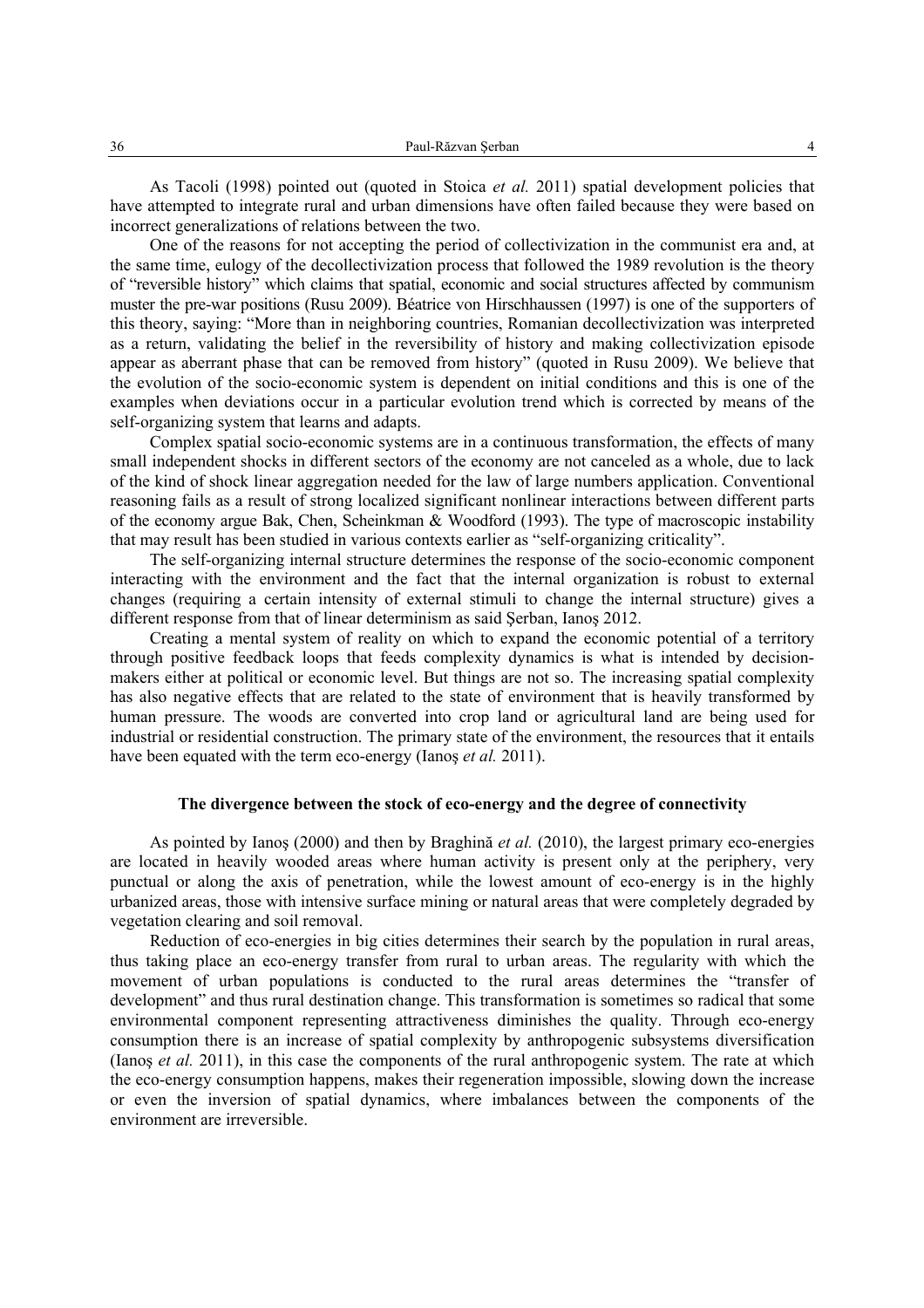If during the development period conservation is not taken into account, as much as possible, the environmental elements (by harmonious integration of architecture into the environment, etc.) namely eco-energy, the decline will come soon and will be irreversible.

### **4. CONCLUSIONS**

Economic evolution is linked to differences in the geographical space, both in terms of natural resources and their exploitation. The spatial complexity study takes into account the analysis of economic activities in terms of their diversity, to ensure several development paths making economic evolution less vulnerable to internal fluctuations and especially to external shocks that occur with a certain periodicity.

The initial preference for location of economic activities in a specific area, against other areas, forming and developing human agglomerations, areas of economic activity and a high population density, through a process of circular causality. This creates a human settlement system in which privileged locations more than others grow into cities having around a polarization area consisting of villages and towns. These interdependences created between different locations explains how the economic situation of a region has consequences not only on locations within it but also on other near and far regions.

Finally, we would like to note the misuse of the term development in place of evolution, the two are not equivalent. Path dependence, explaining cumulative economic evolution had strong influences on evolutionary economics using concepts of complexity theory. Inspired by evolutionary biology, evolutionary economics deals with economic systems as evolutionary systems. What is new in evolutionary economics is, according to Witt (2008) not taking choice or decision object features as settled. Also, the analysis of non-equilibrium processes (transforming the economy from the inside) and its implications is a bold approach to classical economics of equilibrium. Processes, in turn, arise from the actions of different agents with limited rationality that can learn from experience and interactions and whose differences contribute to change. The subject is based on Charles Darwin's evolutionary method and the principle of non-equilibrium economy of circular and cumulative causation. In this sense it is natural to consider the economy as a "evolving" and not "developing" process, the latter referring rather to bringing something to a fixed state, instead of a process that can go anywhere.

#### **BIBLIOGRAPHY**

- Arthur, W.B. (1988), *Urban systems and historical path dependence*, in Ausubel J H and Herman R eds *Cities and their vital systems: infrastructure past, present, and future*, National Academy Press, Washington, DC, pp. 85–97.
- Bak, P.K., Chen, J., Scheinkman & M. Woodford (1993), *Aggregate fluctuations from independent sectorial shocks: Selforganized criticality in a model of production and inventory dynamics.* Ricerche Economichi **47**, pp. 3–30.
- Berry, B. J. L. (1994), *Comprehending complexity,* Urban Geography, **15**, pp. 695–7.
- Braghină, C., Peptenatu, D., Constantinescu, S., Pintilii, R.D., Drăghici, C. (2010), *The pressure exerted on the natural environment in the open pit exploitation areas in Oltenia,* Carpathian Journal of Earth and Environmental Sciences, **5**, *1*, pp. 33–40.
- Casti, J. L. (1994), *Complexification: Explaining a paradoxical world through the science of surprise*. New York: Harper Perennial.
- Dymski, G A (1996), *On Krugman's model of economic geography* Geoforum **27**, pp. 439–52.
- Fujita, M., Krugman, P., Venables, A. (2000), *The Spatial Economy: Cities Regions and International Trade*, Cambridge, Mass: MIT Press.
- Gell-Mann, M. (1995), *What is complexity*? Complexity, **1**(*1*), pp. 16–19.
- Ianoş, I. (2000), *Sisteme teritoriale. O abordare geografică*, Edit. Tehnică, Bucureşti.
- Ianoş, I, Petrişor A-I, Stoica, Ilinca Valentina, Sârbu, C. N., Zamfir, Daniela, Cercleux, Andreea Loreta (2011), *The different consuming of primary eco-energies and their degradation in territorial systems*, Carpathian Journal of Earth and Environmental Sciences, September 2011, Vol. **6**, No. *2*, pp. 251–260**.**